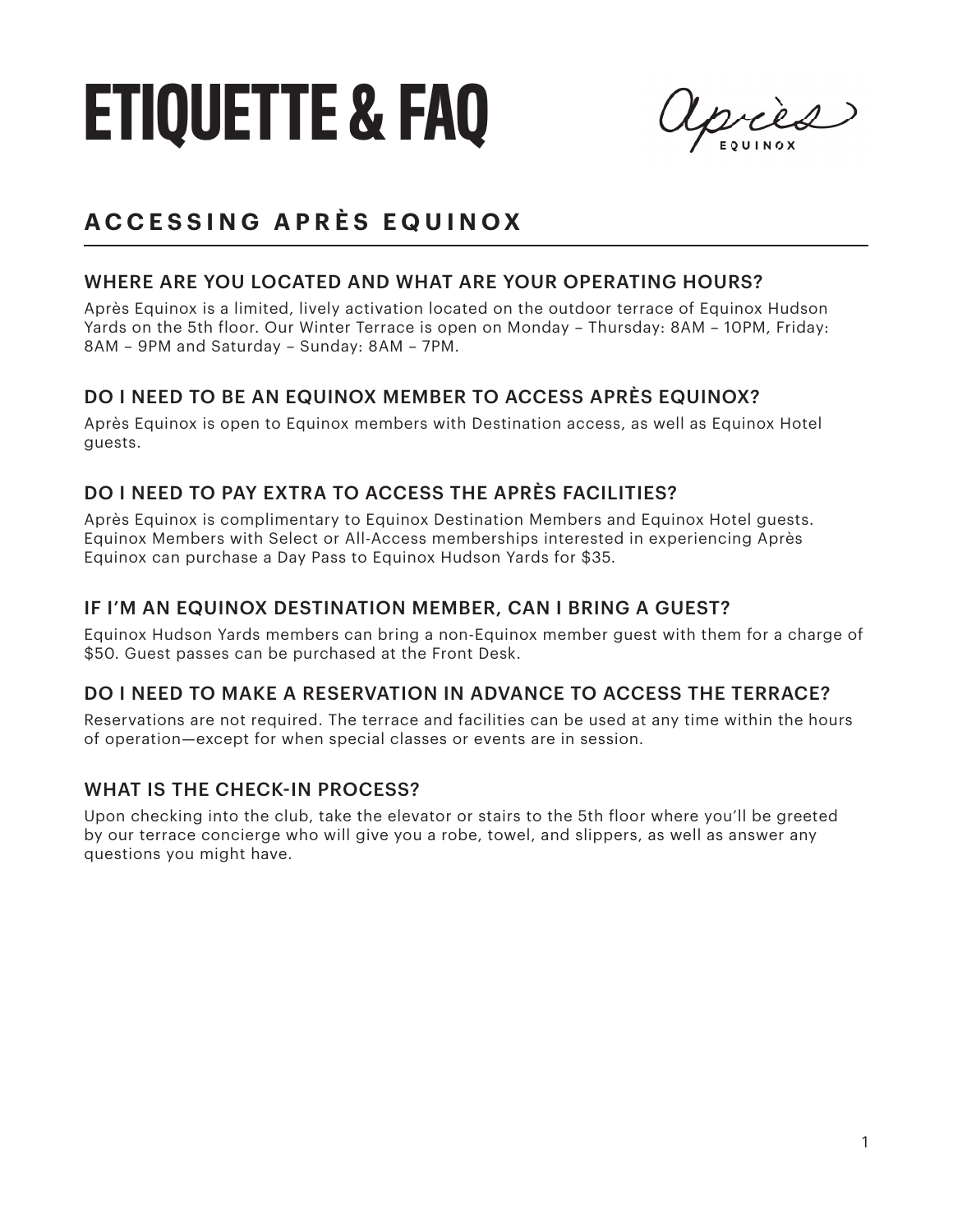## **T H E E X P E R I E N C E**

## WHAT IS APRÈS EQUINOX?

Après Equinox is a limited, lively activation in the dead of winter—an escape from the city and the perfect complement to your everyday club routine. Inspired by luxurious Nordic spas, Après Equinox on the terrace of Equinox Hudson Yards will be the hottest spot for members to gather for tailored services during winter's coldest months.

## WHAT FACILITIES AND AMENITIES ARE AVAILABLE?

Enjoy the outdoor pool, heated all winter to 85-90°F, warm up in four unique barrel saunas, heated to a max of 184°F, and take the plunge in an outdoor shower to complete the contrast therapy experience. Additionally, we offer meditation classes inside the sauna, as well as an indoor relaxation area with hot and cold non-alcoholic beverages.

## WHAT IS CONTRAST THERAPY EXPERIENCE?

Contrast therapy involves alternating between hot temperatures, cold temperatures, and rest to increase blood flow and circulation. After your workout, we recommend spending 1 minute in the hot pool or barrel sauna, then 1 minute in the cold shower (keeping your head dry). Complete up to 5 cycles for a total of 10 minutes. To promote even more blood flow and circulation, follow a 4:1 hot-to-cold ratio where you stay in the hot pool or barrel sauna for 4 minutes, then shower for 1 minute for a total of 2 cycles in 10 minutes.

## WHAT ARE THE BENEFITS OF CONTRAST THERAPY?

Contrast therapy can contribute to your physical and mental well-being and accelerate recovery and healing. By alternating between hot and cold, contrast therapy increases blood flow and circulation, soothes muscle aches and pains, encourages relaxation, eliminates toxins, and improves athletic performance and endurance. Cold water immersion not recommended prior to a workout; cold water is best post workout because of its anti-inflammatory effects. Warm water immersion for a short period of time or contrast water therapy with 4-minutes hot/1-minute cold may provide more circulation prior to a workout.

## HOW HOT WILL THE SAUNA AND POOL BE?

The saunas are heated to a max of 184°F, and the pool will be heated to 85-90°F through the end of February.

## HOW LONG SHOULD I STAY IN THE SAUNA AND WHAT ARE THE BENEFITS?

We recommend staying in the sauna for a maximum of 30 minutes. After that, you should exit the sauna and let your body cool down. It's important to note that there are risks involved with saunas, including dehydration. Water, sodium, and potassium replacement is recommended to replace fluids and electrolytes lost during time in the sauna.

## IS THERE A LIFEGUARD ON DUTY?

Yes, there will be a lifeguard on duty during pool operating hours.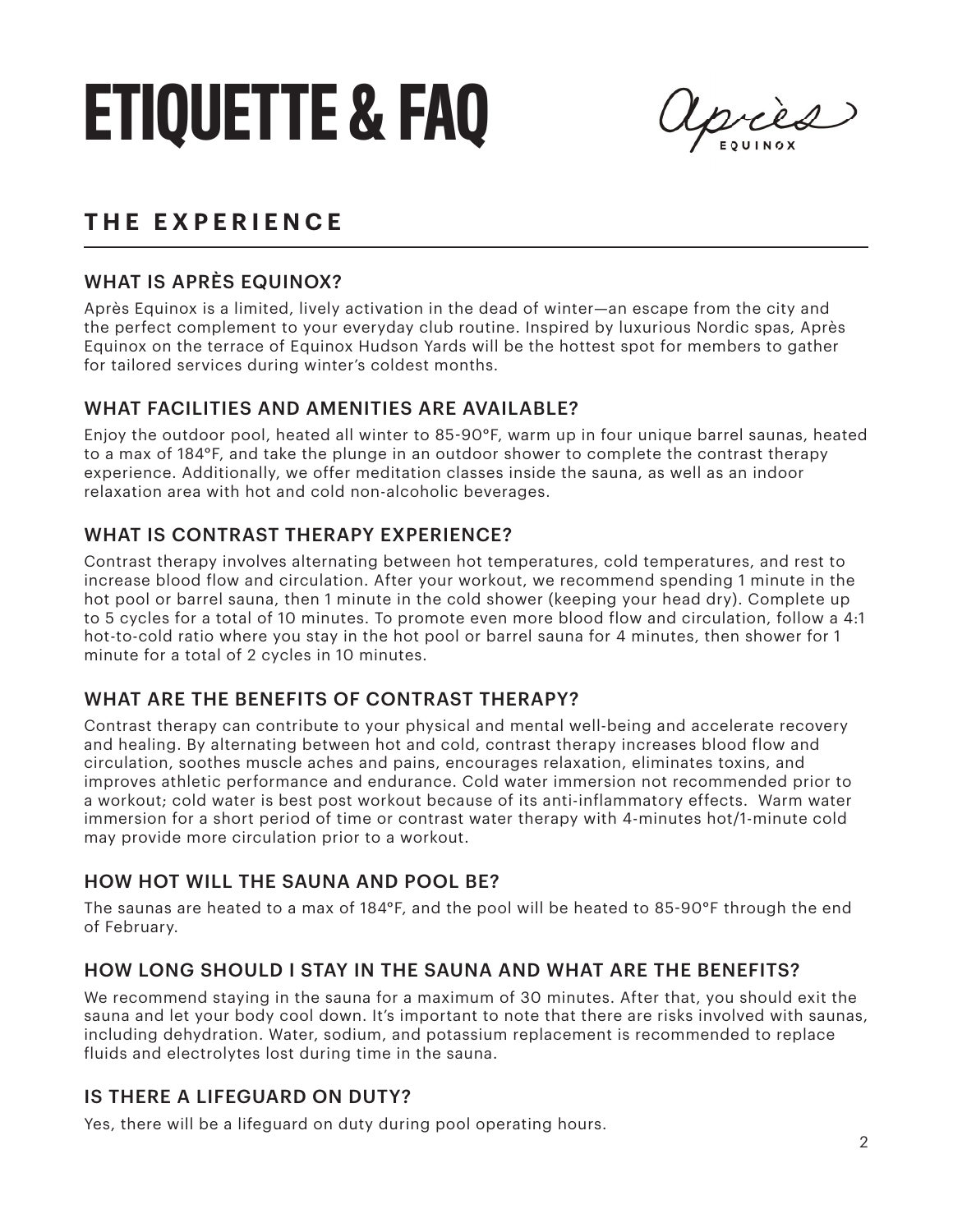## **K N O W B E F O R E Y O U G O**

#### WHAT TO BRING:

We will have complimentary Parachute robes, slippers and towels for use upon entering the terrace. In addition, Solid & Striped swimwear is available for purchase at the Equinox Shop on the 4th floor.

#### DRESS CODE:

Clothing, such as bathing suits or workout gear, is required for the terrace. We will also have robes and slippers available for use. No sneakers or shoes are permitted inside the sauna.

#### CELL PHONE AND CAMERA POLICY:

As a courtesy to other members, we encourage you not to speak on your cell phone or use any video chat application while inside the saunas. You make take photos or videos while utilizing the Winter Terrace solely for your personal use. If you post online or on social media a photo or video taken in a Club and another individual appearing in the content complains, Equinox reserves the right to ask you to remove the post.

#### LOCKERS AND PERSONAL PROPERTY:

Please uses the locker rooms located on the 4th floor of the club to change and store any personal items before coming up to the terrace. There are also bathrooms located on the 5th floor next to the indoor lounge space. Equinox will not be liable for the loss or theft of, or damage to, any personal property of you or your guests.

#### MEMBER CONDUCT:

When utilizing the Winter Terrace, you are expected to act in a respectful and socially acceptable manner and to be mindful of other individuals' physical and personal space. You may not engage in behavior or conduct that Equinox, in its discretion, considers unruly or inappropriate. Equinox reserves the right to remove you from any Club and/or revoke, cancel, suspend or otherwise limit your membership if you engage in any conduct or behavior that is in violation of Equinox Policies.

#### SAFETY:

For your safety and those around you, we ask that you read and understand our key Winter Terrace Safety policies. Please always walk slowly on the terrace, especially when icy. When inside the sauna do NOT throw water on the heated stones, as this is a fire hazard and extremely dangerous. For health and safety matters, please use your best judgment or consult a physician before utilizing any of the facilities. Although Contrast Therapy and Saunas have many health benefits, it's important to note that there are also risks involved with saunas, such as dehydration. Please use your best judgment and always be mindful of your body and health.